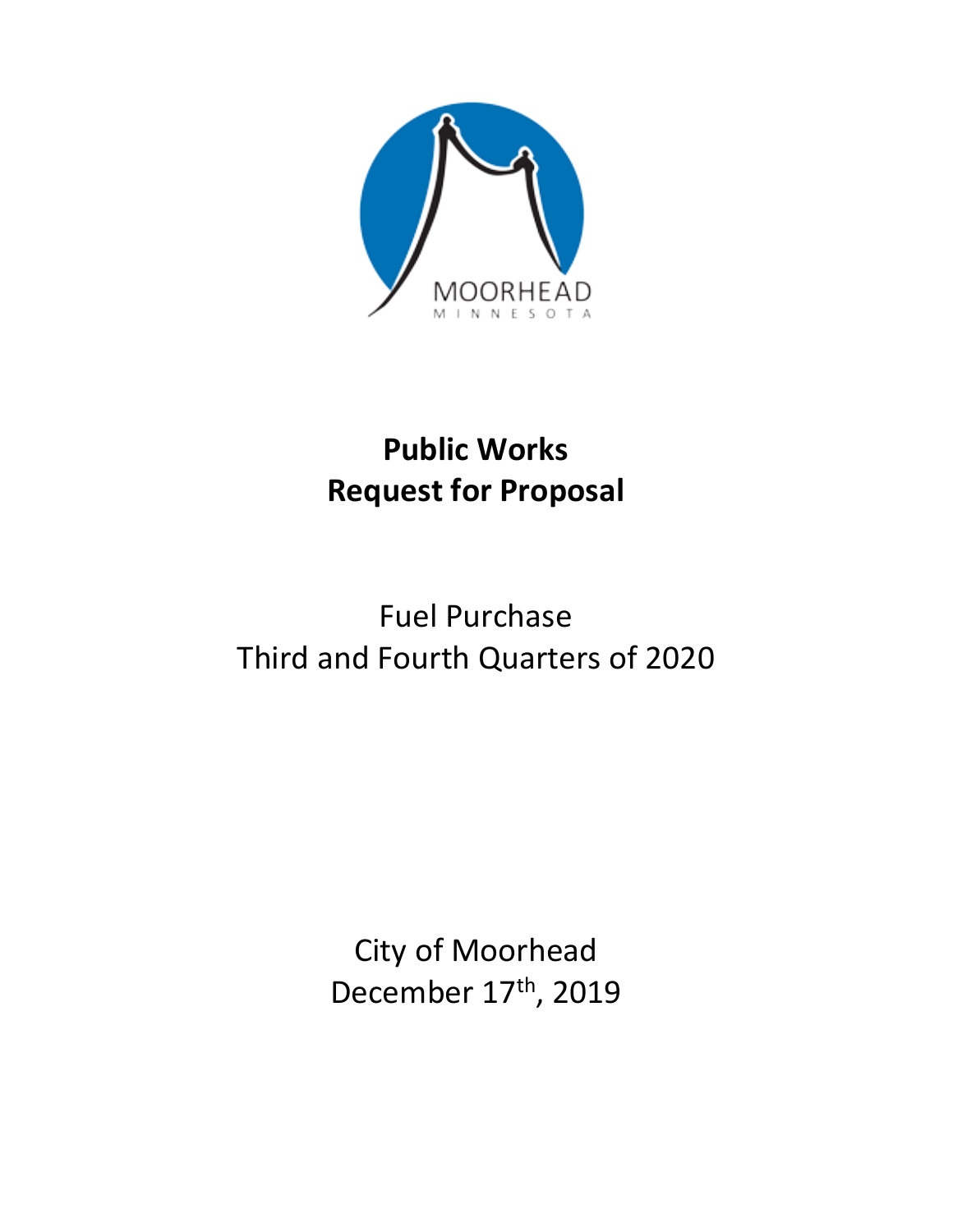The City of Moorhead is seeking price quotations for fuel purchases and delivery of product to the Public Works Facility from qualified vendors for the third and fourth quarter of 2020. These fuel contracts are for #2 Dyed Diesel, and No-Lead 10% Ethanol 87 octane gasoline.

The Fuel Price quoted shall include;

Any local freight charges. Any and all Local, State, and Federal Taxes and Fees

Deliveries of fuel will be at the City of Moorhead Public Works Facility located at 700 15<sup>th</sup> Ave N. The tank capacity is 10,000 gallons for Diesel and 10,000 gallons for Gasoline. The typical delivery amount is 7,500 gallons. Deliveries will be made in a timely fashion to ensure the tanks do not reach empty.

When there is a shortage of product at the pipeline and long wait times, a demurrage charge may be added after the first hour. A demurrage charge per hour must be included on the bid sheet commencing with a second hour of wait time shall be with the submitted quotation.

The City of Moorhead uses various mixtures of fuel depending on the time of year. For winter use, diesel may be a blend of #1 and #2 with a cold weather additive. Bio diesel may also be used during the summer months. Splash blending for products like bio-diesel will be acceptable. Blended diesel and #1 diesel will be priced off the #2 diesel contracted price plus the market differential. The blended diesel total quantity will account toward the contracted quantity of #2 diesel.

Additional products purchased outside of the contracted amount will be current rack price at the time of purchase.

The contract will be awarded to the vendor with the lowest total price.

The City of Moorhead may elect not to make an award. The City of Moorhead reserves the right to reject all quotations and request quotations to be submitted at a later date or the City of Moorhead may elect to make a partial award (either diesel or unleaded).

Payment to vendors will be honored within 30 days of receiving both product and invoice.

Approved vendors must E-mail quotations to the City of Moorhead as indicated below. Verbal quotes will not be accepted.

When an award is made the successful bidder will be notified January 23<sup>rd</sup>, 2020 by 10:30 AM.

## **Quotations are Due by January 23rd, 2020 by 10:00 AM Central Time.**

Submit quotations by e-mail or fax to:

**Fax 218-299-5426 Att. Paul Fiechtner** (Staff will document the time when quotations arrive by fax) **E-mail Address the email to the following group:** Paul.Fiechtner@ci.moorhead.mn.us

## **If an award is not made the next scheduled time will be determined by City of Moorhead and sent to the vendors.**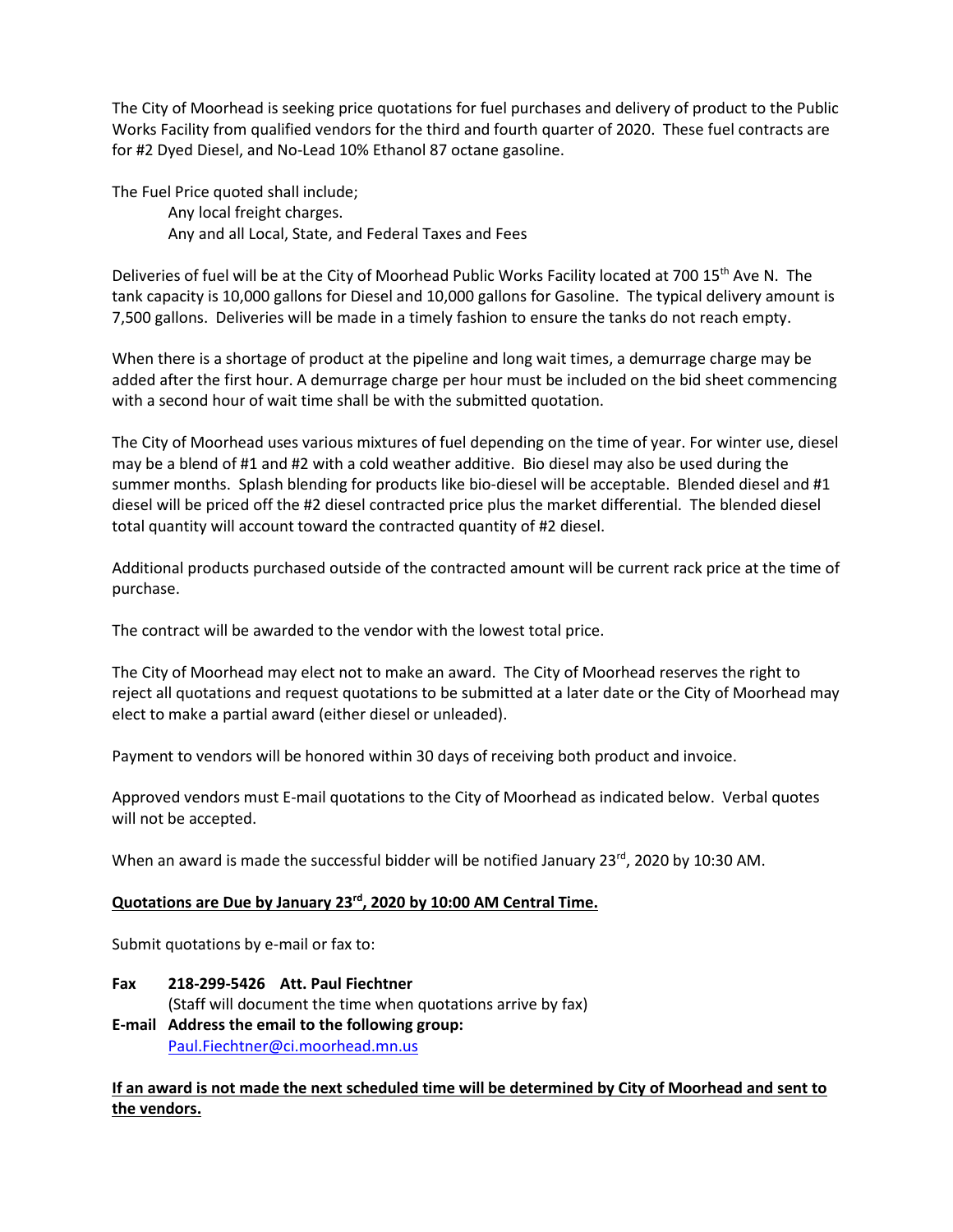## **Additional information**

#### **Submissions by e-mail**

Attach a PDF of the 2020 Bid Submission Sheet. Request a read receipt. If you do not receive a read receipt, call 218-299-5446.

#### **Questions**

Questions concerning this Request for Proposal can be submitted to the Facilities and Fleet Manager via email a[t Paul.Fiechtner@ci.moorhead.mn.us.](mailto:Paul.Fiechtner@ci.moorhead.mn.us) Questions and requests for clarification or change received by January 15th, 2020 at 10:00 AM Central Time and will be answered via addenda. Any changes to the RFP resulting from such questions will be made only via addenda to the RFP. Responses from Owner not contained in an official addendum to the solicitation will not be binding on Owner. The final addenda, if any, will be released no later than January 21<sup>st</sup>, 2020 at 10:00 AM Central Time. Addenda will be posted on the website. Proposers are encouraged to check on the status of all addenda prior to submission of their proposal.

#### **Protests**

Protests related to this solicitation must be submitted in writing and will only be accepted from prospective Bidder or Offerors whose direct economic interest would be affected by the award of a Contract or failure to award a Contract.

#### **Insurance**

Upon signing of contract, the awarded vendor must provide acceptable insurance. This insurance is to include General Liability in the amount of \$2,000,000 and Commercial Auto in the amount of \$2,000,000.

#### **Unused Fuel**

In the event Buyer does not take delivery of the contracted quantity for the delivery period, Contractor can sell the volume not lifted in the open market the last 2 days of the quarter contract or the first 5 days of the following quarter contract. If the open market price is less than the fixed forward pricing above, the Buyer will pay Contractor the amount equal to the volume not lifted times the difference between the open market price and the fixed forward price. If the open market price is more than the fixed forward pricing above, the Contractor will pay Buyer the amount equal to the volume not lifted times the difference between the open market price and the fixed forward price.

## **Failure to Perform**

If, during any month of the delivery period, Contractor fails to deliver the contracted volume, and such failure is not excused, and the Replacement Price (cost incurred by Buyer to secure the contracted for volume) is greater than the Contract Price, then Contractor shall be liable for and shall pay Buyer the amount equal to the volume not delivered times the difference between the Replacement Price and the Contract Price.